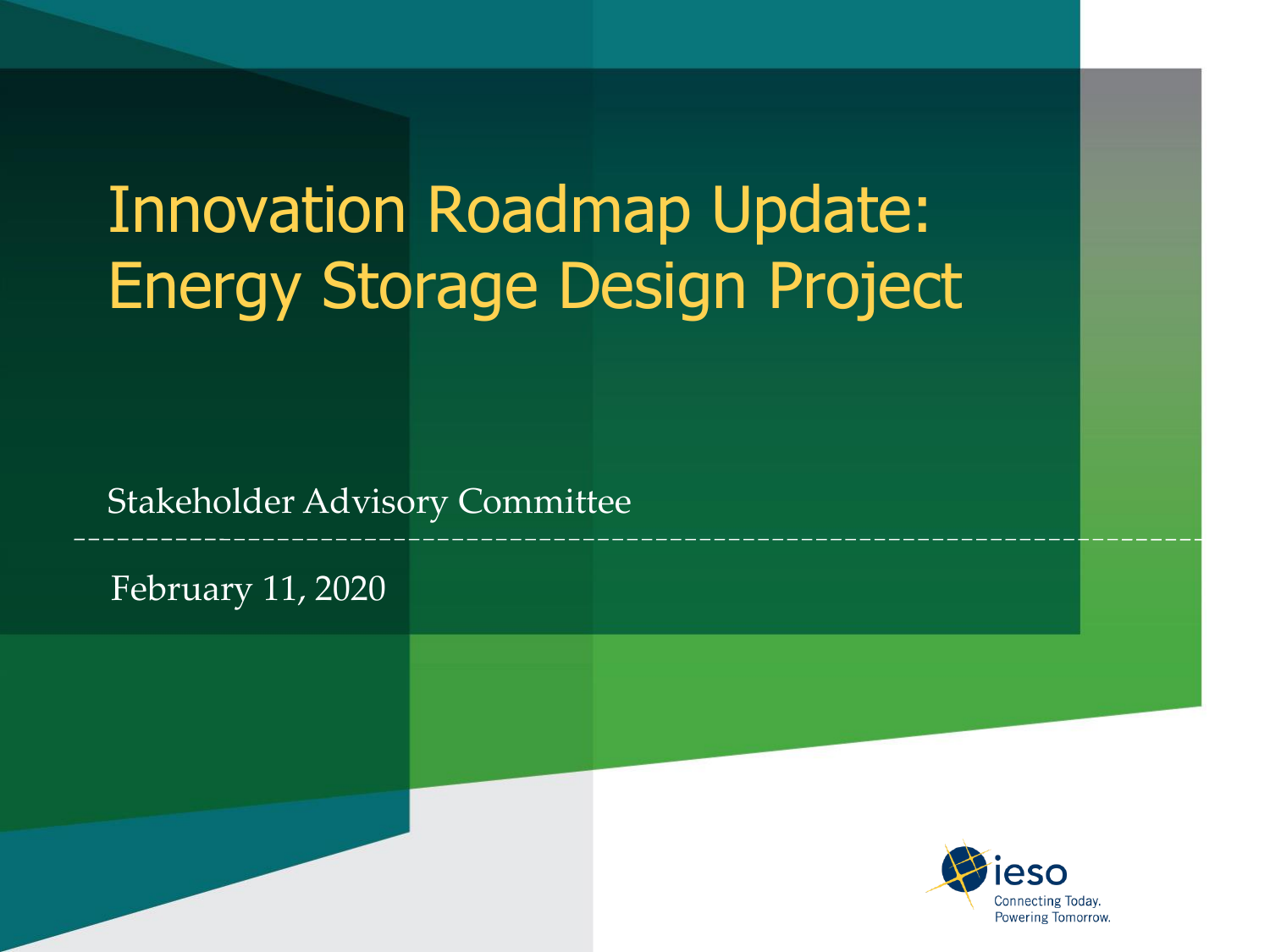### SAC Input

Input from SAC is requested to inform:

- 1. What areas of the project are likely to be of greatest interest to the stakeholder community? Why?
- 2. What advice or guidance do you have for the IESO as we progress through the Energy Storage Design Project?

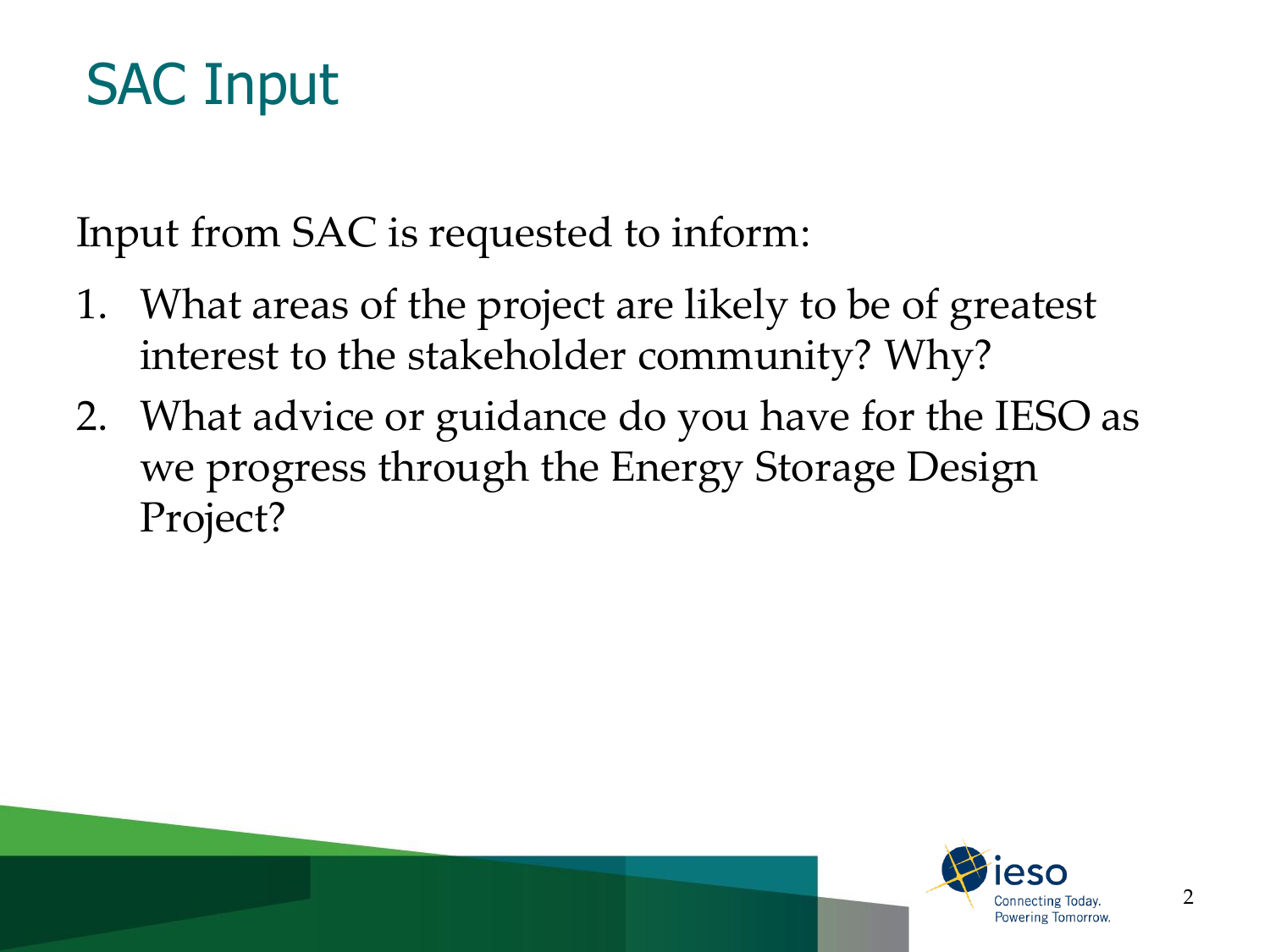### Recap: Storage Design Project Scope

- The Storage Design Project will:
	- 1. Clarify how energy storage resources can participate in today's IESO Administered Markets (the **interim period**), and
	- 2. Provide a vision for how storage resources will participate on an enduring basis in markets resulting from the Market Renewal Program (the **long-term period** - once investment in IESO tool upgrades to fully integrate storage resources are made)
- The Storage Design Project is an important step towards ensuring energy storage can fully compete to reliably and efficiently provide needed system services

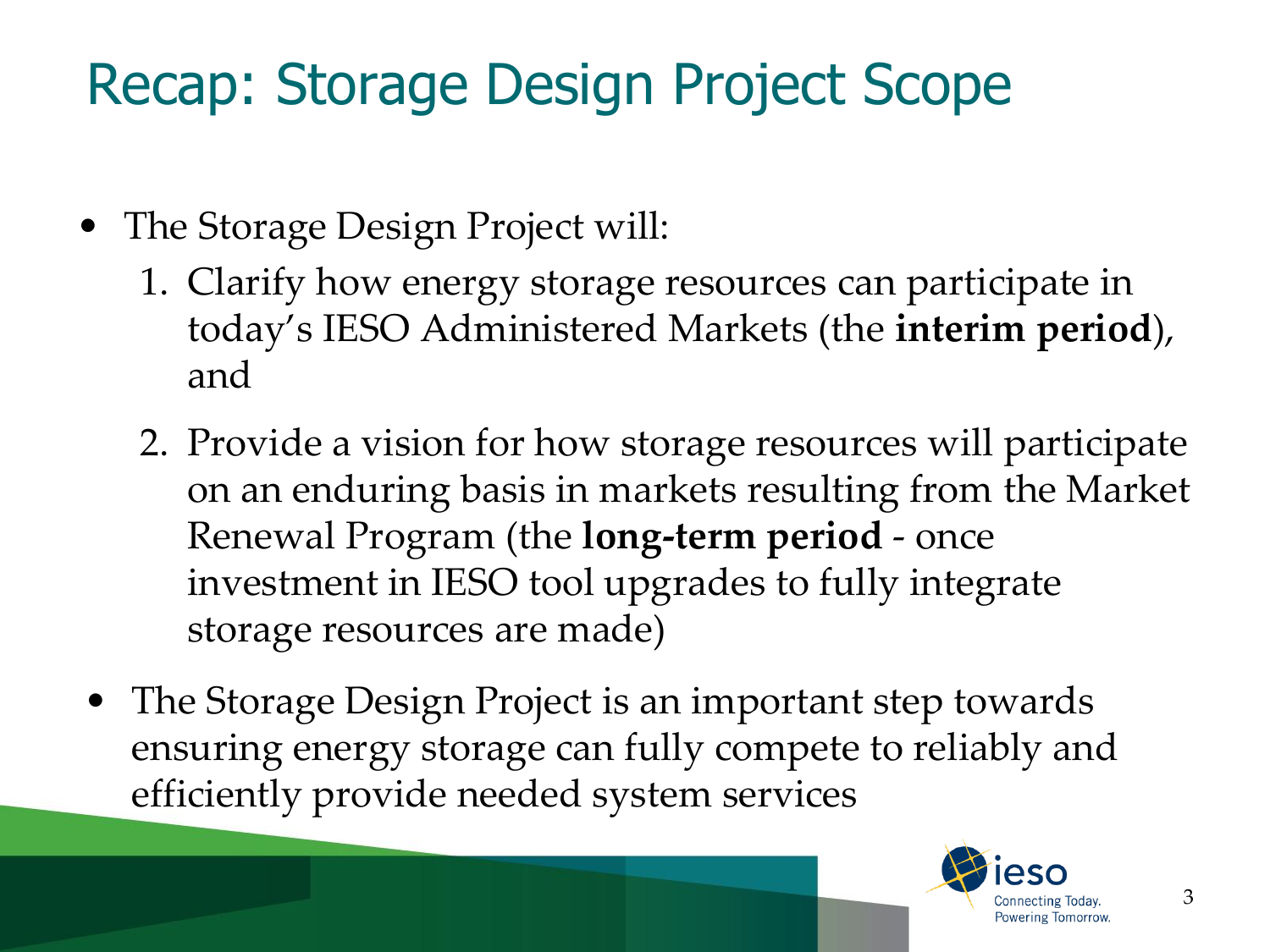### Recap: Scope – Transmission and Distribution Connected Storage in Wholesale Markets

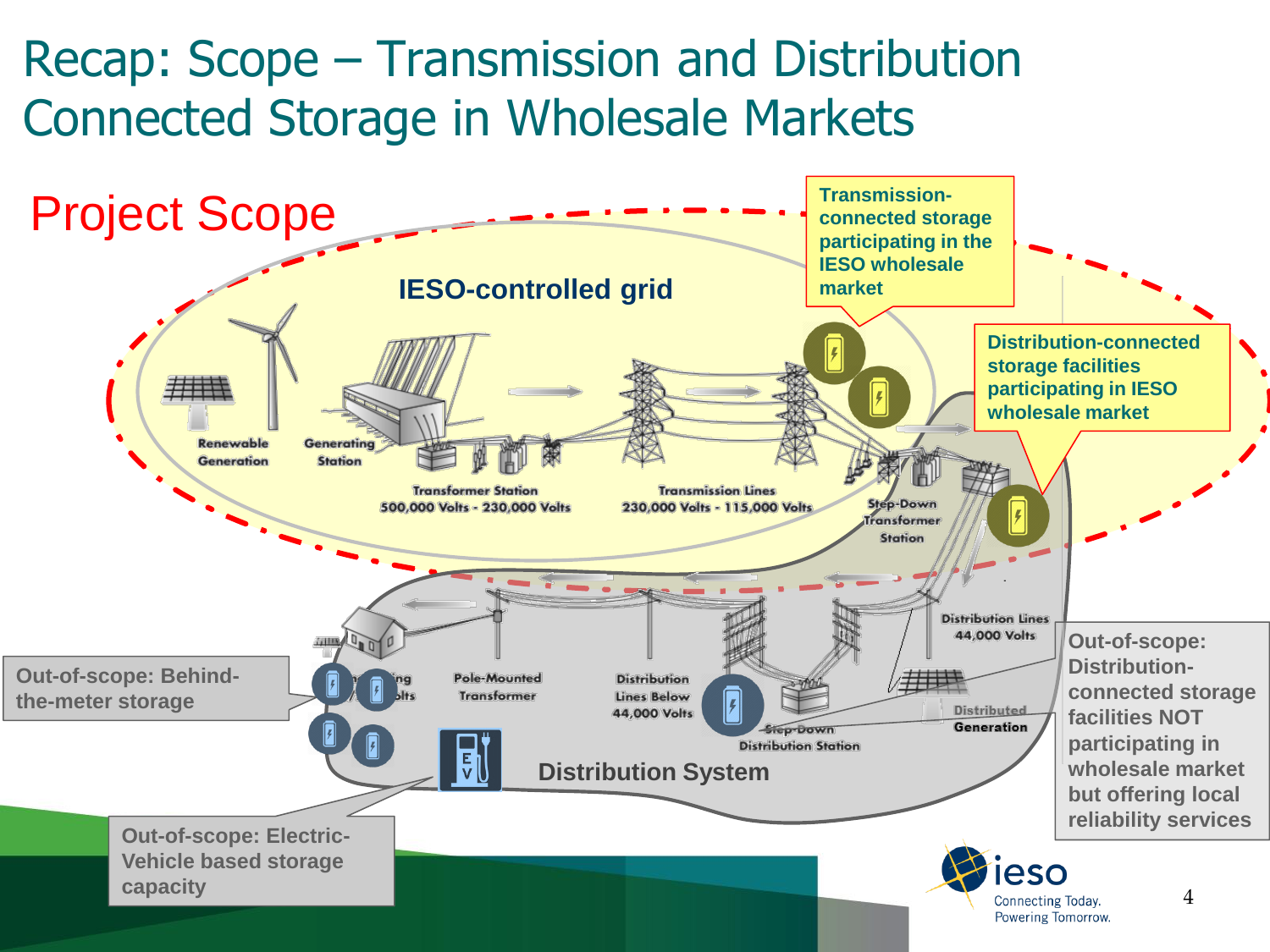# Recap: Project Inputs and Phasing



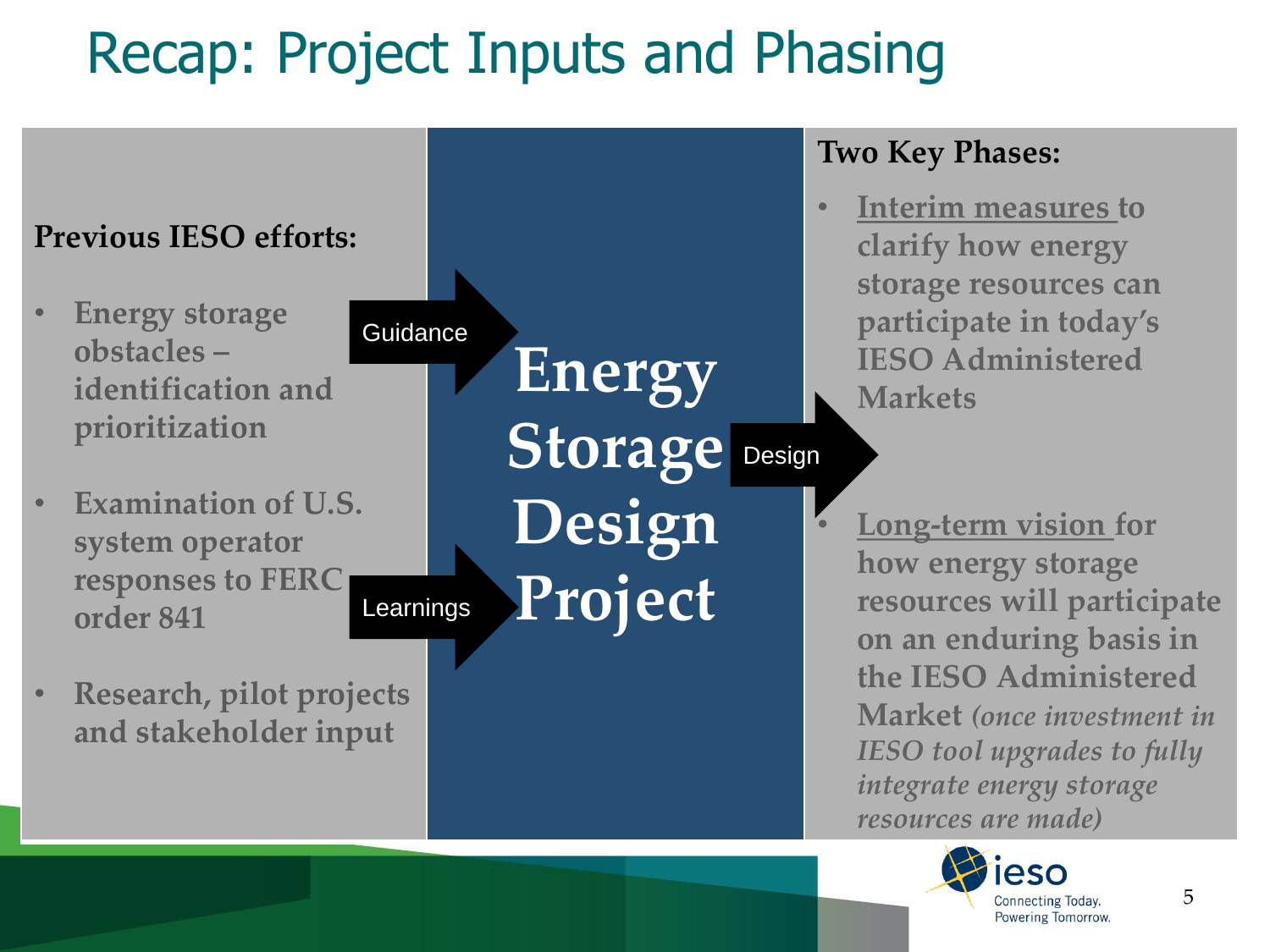# Recap: Project Deliverables

The project includes four key deliverables:

#### **1. Design Document**

- Answer key questions about how the IESO will treat storage in IESO-Administered Markets
- Reflect different timeframes (e.g. greater detail for interim measures and higher-level design discussion for long-term solutions)

#### **2. Market Rules and Manuals**

- Draft and invite stakeholder feedback on market rule/manual language required to implement interim measures
- Produce inventory and description of future market rules/manual changes required to implement long-term design questions addressed in the project

#### **3. Inventory of IESO Tool/Process Changes**

• Develop a list of tools/processes that will require updating to enable design questions addressed in the project

#### **4. Schedule for Market Updates**

• Develop an integrated schedule to roll out changes that reflects dependencies on/timing of other initiatives

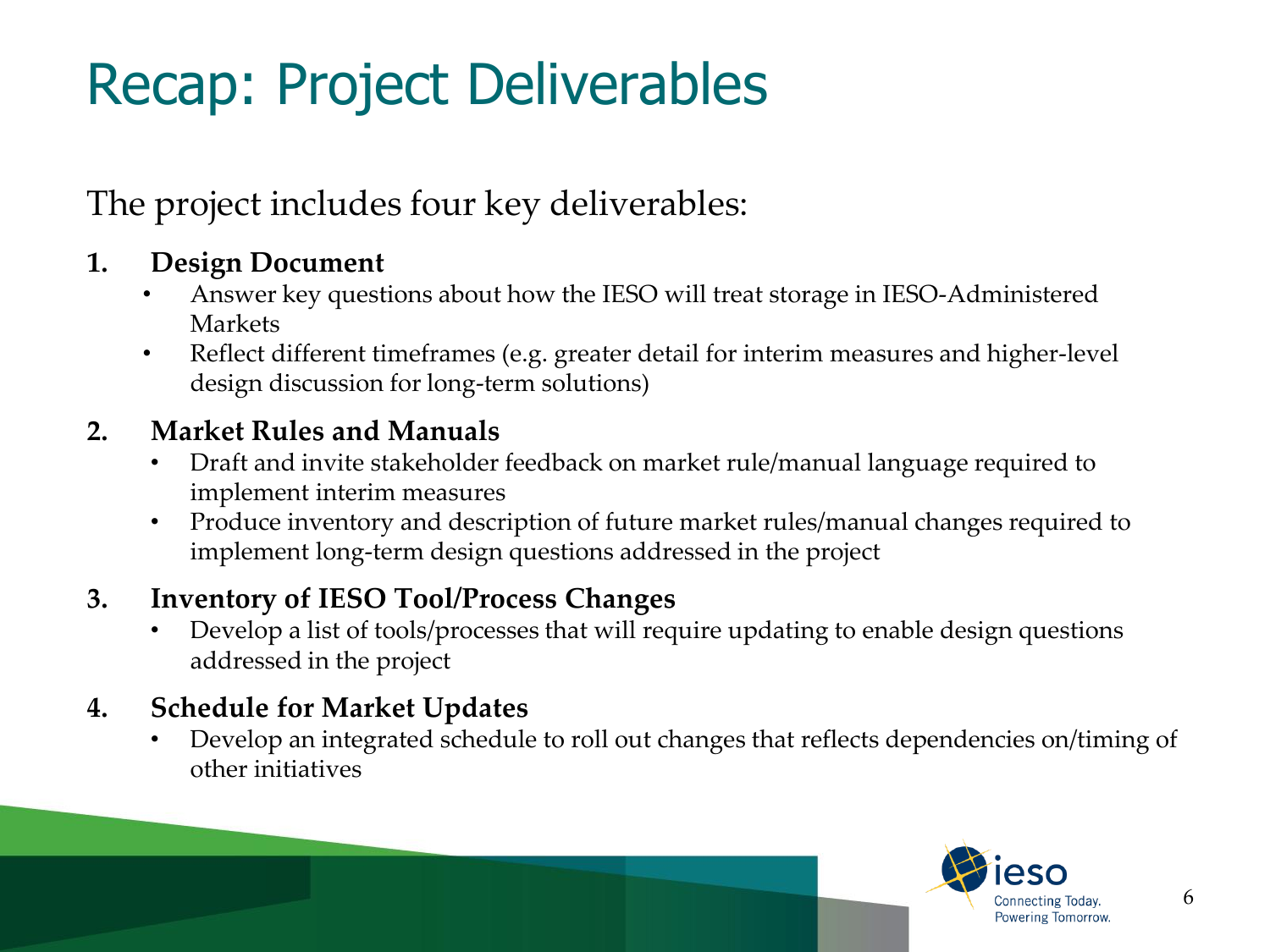### Stakeholder Feedback on Project Scope Key Themes from October 28 Engagement Meeting

| <b>Theme</b>                                        | <b>Stakeholder Feedback</b>                                                                                                                                               | <b>IESO Response</b>                                                                                                                                                                                                                                                                   |
|-----------------------------------------------------|---------------------------------------------------------------------------------------------------------------------------------------------------------------------------|----------------------------------------------------------------------------------------------------------------------------------------------------------------------------------------------------------------------------------------------------------------------------------------|
| Timing of<br>storage<br>integration<br>into markets | Ensure storage is fully<br>enabled in first iteration of<br>new energy markets resulting<br>from Market Renewal                                                           | Schedule for implementation of<br>design decisions is a project<br>deliverable (will be provided prior to<br>project completion in Summer 2020)                                                                                                                                        |
| Scope of<br>Storage<br>Design Project               | Expand project scope to<br>include behind-the-meter<br>storage and hybrid (e.g.<br>storage/ generation) facilities                                                        | Integration of behind-the-meter<br>resources (distributed energy<br>resources more generally) and hybrid<br>facilities are being looked at in other<br><b>IESO</b> forums                                                                                                              |
| Distribution<br>System<br>Coordination              | <b>Suggestion that Storage</b><br>Design Project should<br>address issues related to<br>coordination of transmission<br>and distribution operations<br>related to storage | Transmission/Distribution (T-D)<br>coordination is an issue larger than<br>the scope of storage design project<br>IESO is exploring enhanced T-D<br>coordination via multiple forums and<br>projects (e.g. IESO York Region Non-<br><b>Wires Alternative Demonstration</b><br>Project) |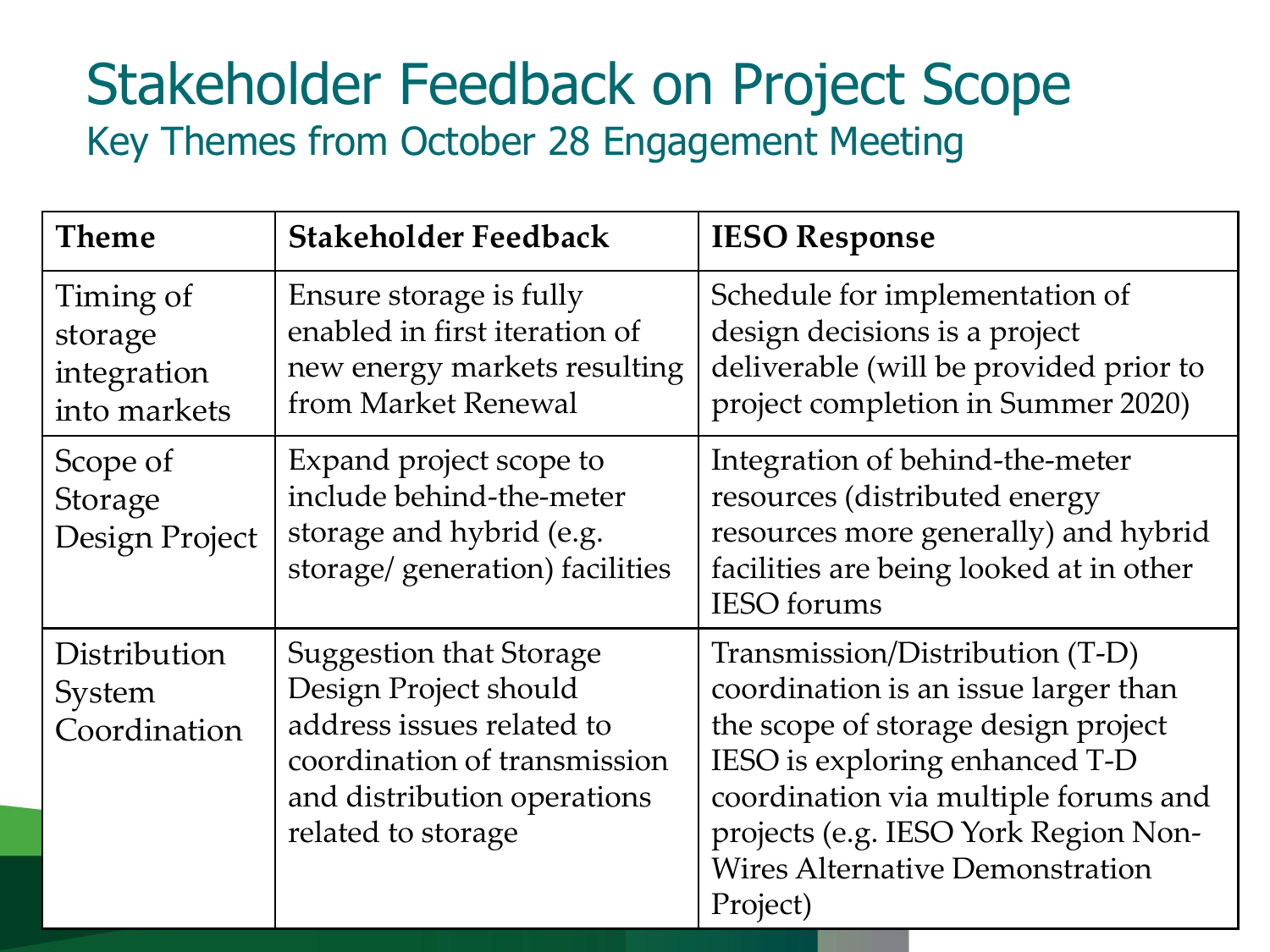## SDP Progress to Date

- Oct. 2019 introduced project to Stakeholder Advisory Committee
- Oct. 2019 initial meeting with Energy Storage Advisory Group to introduce project and invite feedback on scope
- Nov. 2019 Energy Storage Advisory Group feedback on scope of project due
- Dec. 2019 IESO team meets with New York Independent System Operator to learn about their approach to storage integration
- Oct. 2019 to Jan. 2020 IESO developed draft design proposals for interim period (existing markets) for Energy Storage Advisory Group input at February 18th meeting

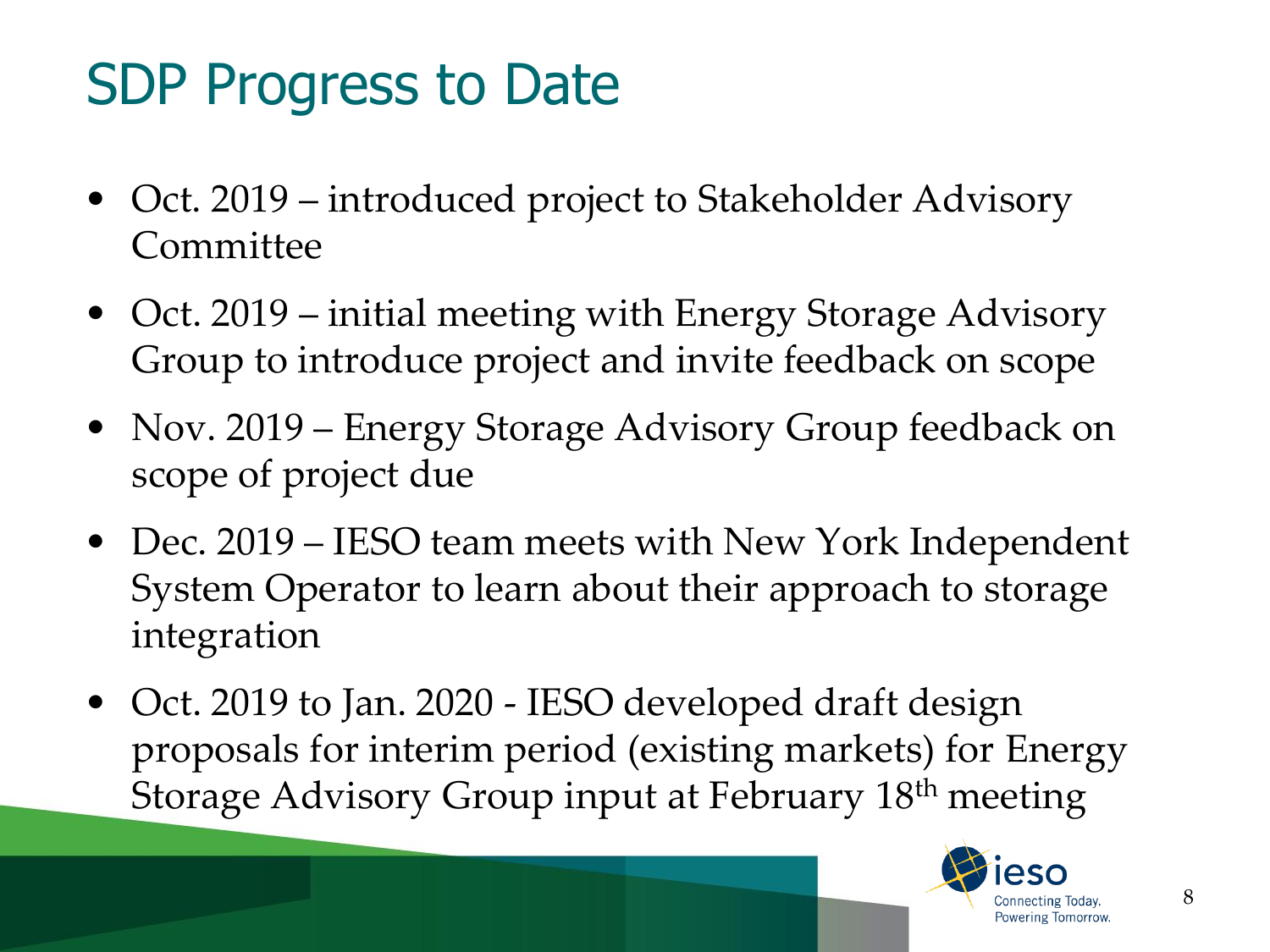#### High level overview

| Design                                 | Current                                                                                                                                                                                                                                                                                                                                                            | Proposed Interim Design                                                                                                                                                                                                                                                                                                                                                                                                                                                                                   | Rationale for                                                                                                                                                                                                                                                                                   |
|----------------------------------------|--------------------------------------------------------------------------------------------------------------------------------------------------------------------------------------------------------------------------------------------------------------------------------------------------------------------------------------------------------------------|-----------------------------------------------------------------------------------------------------------------------------------------------------------------------------------------------------------------------------------------------------------------------------------------------------------------------------------------------------------------------------------------------------------------------------------------------------------------------------------------------------------|-------------------------------------------------------------------------------------------------------------------------------------------------------------------------------------------------------------------------------------------------------------------------------------------------|
| Element                                | Barrier/Issue                                                                                                                                                                                                                                                                                                                                                      | Solution                                                                                                                                                                                                                                                                                                                                                                                                                                                                                                  | <b>Proposed Solution</b>                                                                                                                                                                                                                                                                        |
| Market and<br>Facility<br>Registration | <b>Current IESO tools</b><br>model each storage<br>facility as a<br>combination of a<br>generator and load<br>which means that<br>the facility could<br>receive conflicting<br>dispatch signals<br>AND tools can't<br>see State of Charge<br>Acceptable<br>participation<br>models for storage<br>not clearly defined<br>in the Market<br><b>Rules and Manuals</b> | Proposing to enable storage to<br>register in 1 of 3 ways:<br>Self-scheduling facility<br>1.<br>providing regulation service<br>only (registered as self-<br>scheduling generator)<br>Self-scheduling facility in the<br>2.<br>energy market only (registered<br>as self-scheduling generator and<br>non-dispatchable load)<br>Dispatchable facility, capable of<br>3.<br>participating in energy and<br>operating reserve markets*<br>(registered as dispatchable<br>generator and dispatchable<br>load) | Provides clarity<br>$\overline{\phantom{a}}$<br>on acceptable<br>participation<br>models for energy<br>storage resources<br>Respects current<br>$\overline{\phantom{a}}$<br><b>IESO</b> tool<br>limitations<br>Builds on IESO<br>$\blacksquare$<br>experience with<br>storage pilot<br>projects |

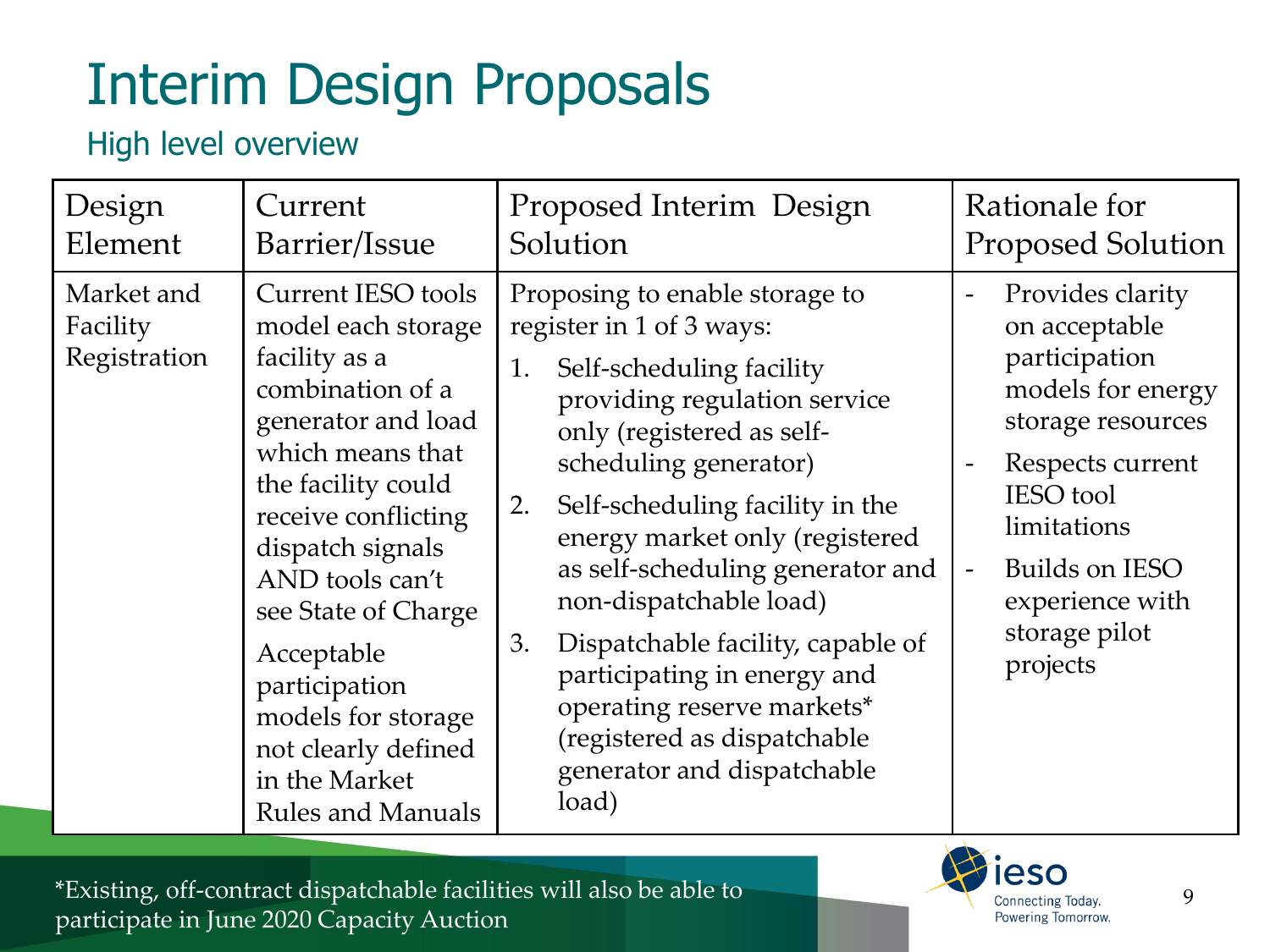#### High level overview

| Design<br>Element                    | <b>Current Barrier/Issue</b>                                                                                                                                                                                                                                                                                                                                                                                                                                                 | Proposed Interim<br>Design Solution                                                                                                                                                                                                                                                                         | Rationale for<br>Proposed<br>Solution                                                                                                                                               |
|--------------------------------------|------------------------------------------------------------------------------------------------------------------------------------------------------------------------------------------------------------------------------------------------------------------------------------------------------------------------------------------------------------------------------------------------------------------------------------------------------------------------------|-------------------------------------------------------------------------------------------------------------------------------------------------------------------------------------------------------------------------------------------------------------------------------------------------------------|-------------------------------------------------------------------------------------------------------------------------------------------------------------------------------------|
| <b>State of Charge</b><br>Management | Because IESO tools can't<br>$\bullet$<br>model storage facilities as a<br>single entity capable of<br>injection and withdraw,<br>there is a risk of conflicting<br>dispatch instructions for<br>the two sides of a<br>dispatchable facility<br>As a storage facility<br>$\bullet$<br>approaches a dispatch hour<br>its ability to inject or<br>withdraw energy may<br>change (due to state-of-<br>charge limitations);<br>currently no rules for<br>storage bid/offer change | Restriction against<br>$\bullet$<br>overlapping or equal<br>bid/offer prices (i.e.,<br>offer prices must be<br>greater than bid prices)<br>Allow storage facilities<br>$\bullet$<br>to signal state-of-charge<br>limitations during the<br>two-hour mandatory<br>window that precedes<br>each dispatch hour | Minimizes risk<br>of conflicting<br>dispatch<br>instructions for<br>the two sides of<br>the facility<br>Limits potential<br>$\bullet$<br>for infeasible<br>dispatch<br>instructions |



10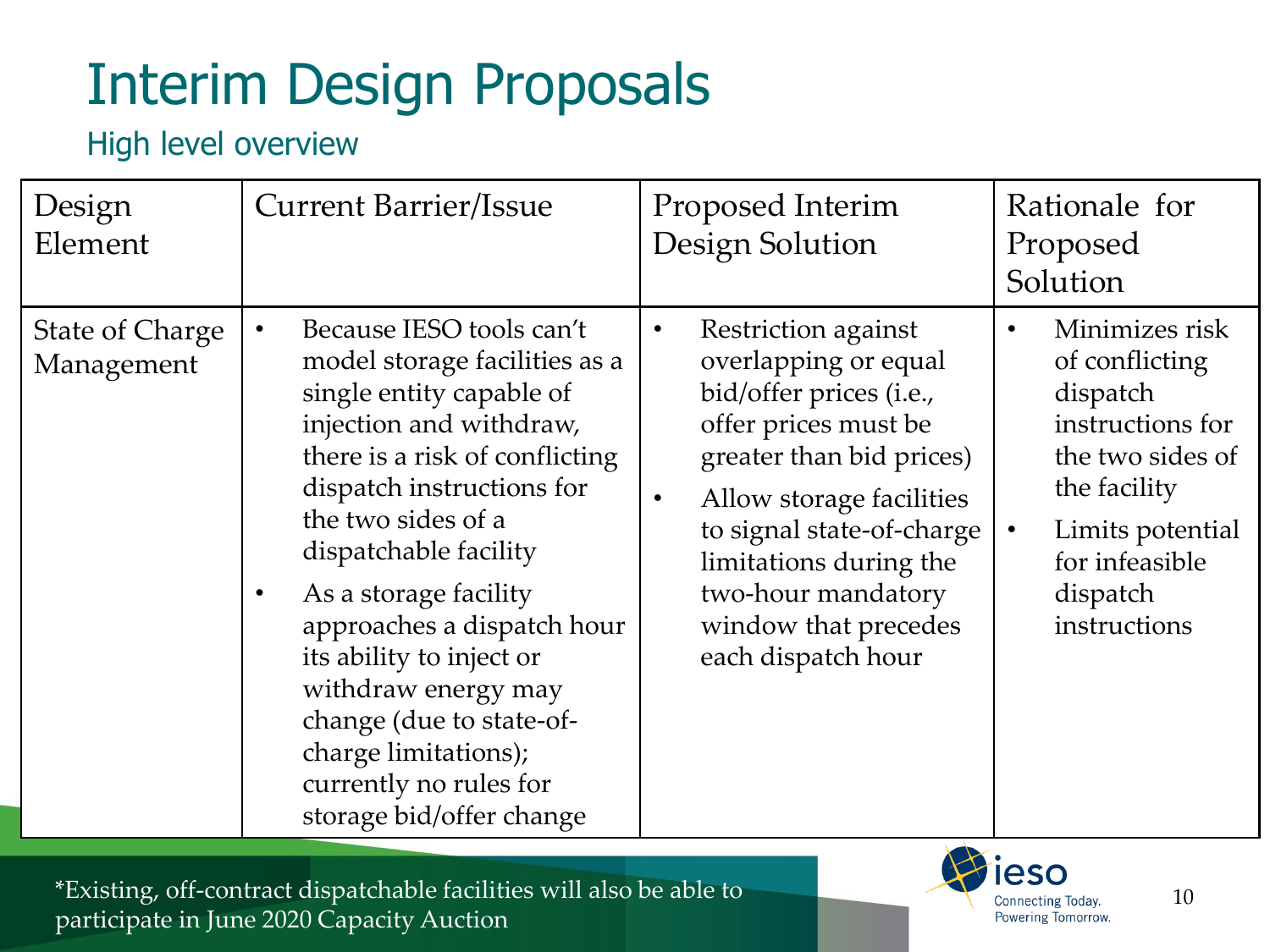### High level overview

| Design<br>Element          | Current<br>Barrier/Issue                         | Proposed Interim<br>Design Solution                                                                                                                                                                      | Rationale for proposed<br>solution                                                                                                                                                              |
|----------------------------|--------------------------------------------------|----------------------------------------------------------------------------------------------------------------------------------------------------------------------------------------------------------|-------------------------------------------------------------------------------------------------------------------------------------------------------------------------------------------------|
| Operating<br>Reserve       | Unclear<br>requirements for<br>storage resources | No simultaneous<br>$\bullet$<br>offers from load and<br>generation resources<br>Minimum state-of-<br>$\bullet$<br>charge requirements<br>to ensure facility can<br>meet 1 hour activation<br>requirement | Avoids<br>$\bullet$<br>conflicting/infeasible<br>operating reserve<br>activations<br>Ensures storage<br>$\bullet$<br>resources can meet<br>reliability requirement<br>for operating reserve     |
| Day-ahead<br>Participation | Unclear<br>requirements for<br>storage resources | Storage facilities will<br>bid/offer in day-ahead<br>commitment process<br>like any other facility                                                                                                       | Consistent with<br>$\bullet$<br>treatment of other<br>resources; results in<br>Availability<br><b>Declaration Envelope</b><br>that will allow storage<br>to participate in real-<br>time market |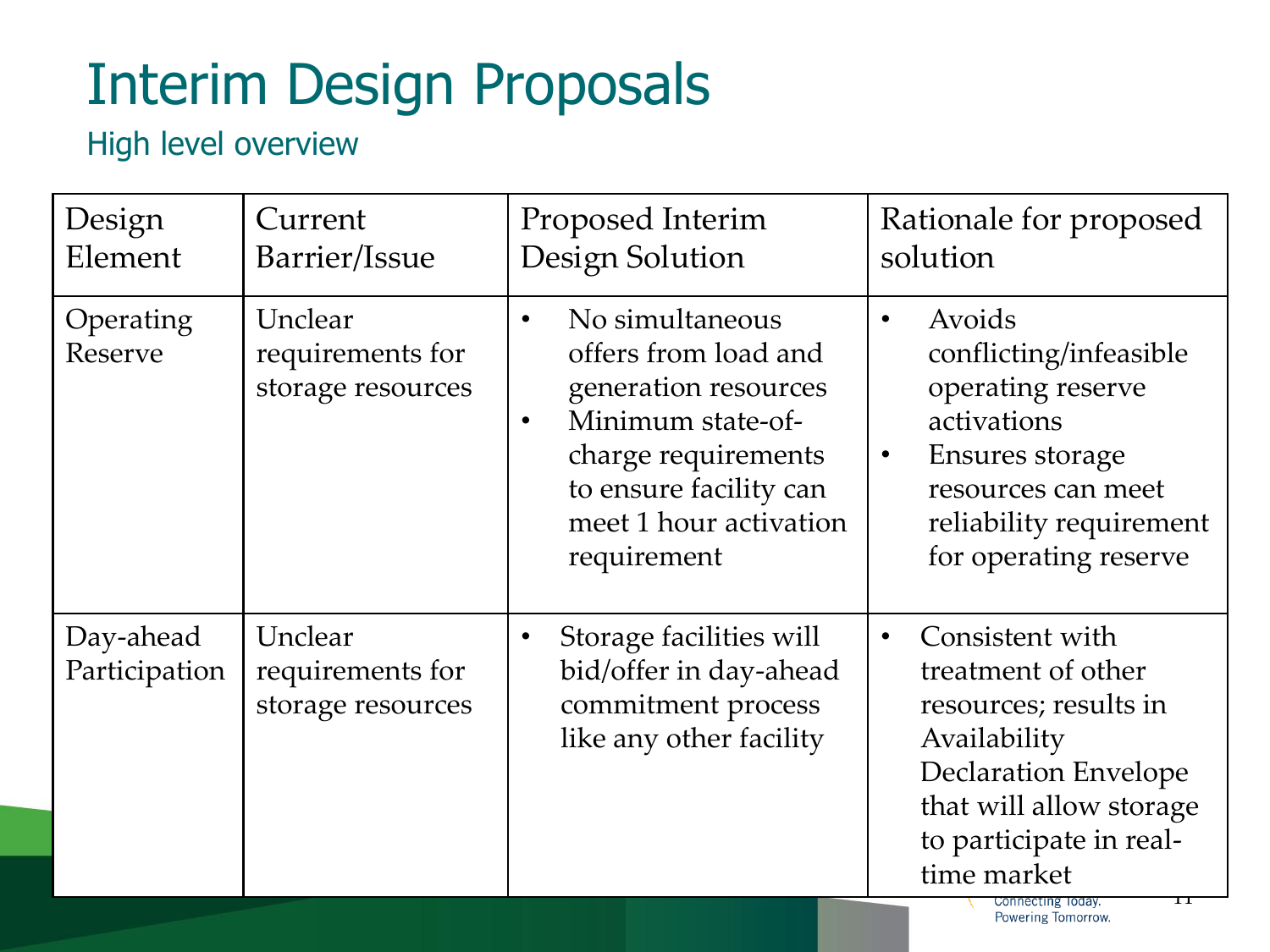### High level overview

| Design<br>Element                                | Current<br>Barrier/Issue               | Proposed Interim Design<br>Solution                                                                                                                                                                                                                                                | Rationale for<br>proposed solution                                                                                                                                                                                          |
|--------------------------------------------------|----------------------------------------|------------------------------------------------------------------------------------------------------------------------------------------------------------------------------------------------------------------------------------------------------------------------------------|-----------------------------------------------------------------------------------------------------------------------------------------------------------------------------------------------------------------------------|
| Prudential<br>Requirements<br>for ESRs           | Unclear<br>requirements<br>for storage | Set collateral based on net<br>energy withdrawals (based<br>upon cycle efficiency and<br>projected number of cycles per<br>assessment period)                                                                                                                                      | Provides sufficient<br>collateral to cover risk<br>of default without<br>being overly onerous                                                                                                                               |
| Self-Scheduling<br>Thresholds for<br><b>ESRs</b> | Unclear<br>requirements<br>for storage | 10 MW threshold for self-<br>$\bullet$<br>scheduling facilities in the<br>energy market<br>Allow regulation-only<br>$\bullet$<br>facilities greater than 10<br>MW until IESO tools are<br>upgraded to allow<br>dispatchable storage<br>facilities to provide<br>regulation service | Consistent with<br>$\bullet$<br>threshold for<br>generators<br>Increases potential<br>$\bullet$<br>for storage facilities<br>to compete to<br>provide regulation<br>service while<br>respecting current<br>tool limitations |

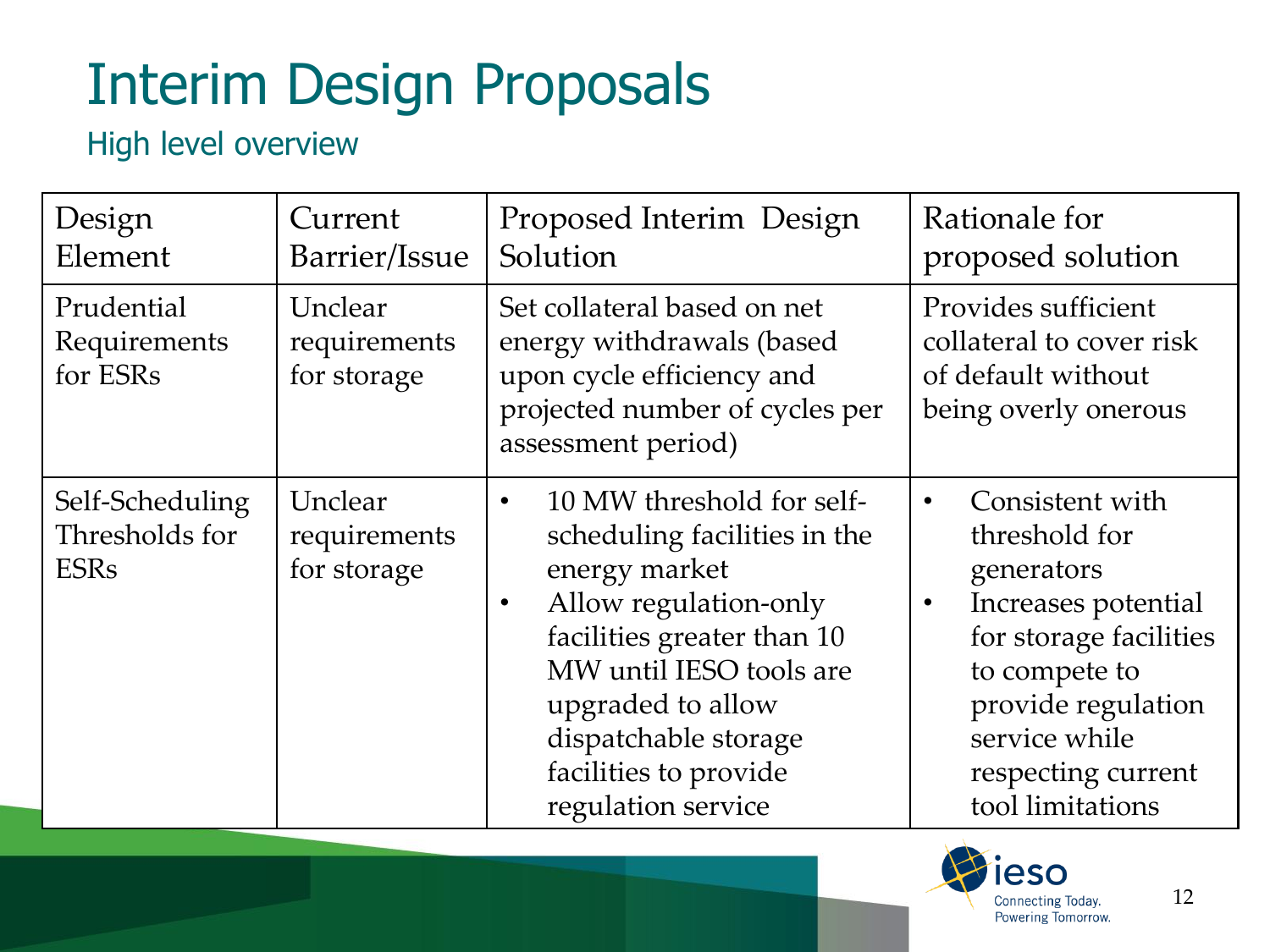### Next Steps

- February 18 Energy Storage Advisory Group meeting to walk through design proposals for the interim period
- Q2 2020 Energy Storage Advisory Group to introduce longterm design proposals and draft rule/manual language for interim measures in Q2 2020
	- Technical Panel process to follow in summer 2020 for interim measure rules
- Q2 2020 produce high-level schedule for market updates
- Q3 2020 target for project completion in early Q3
	- Continued work on implementation of design decisions
	- Decisions have been made re: timing of long-term solution